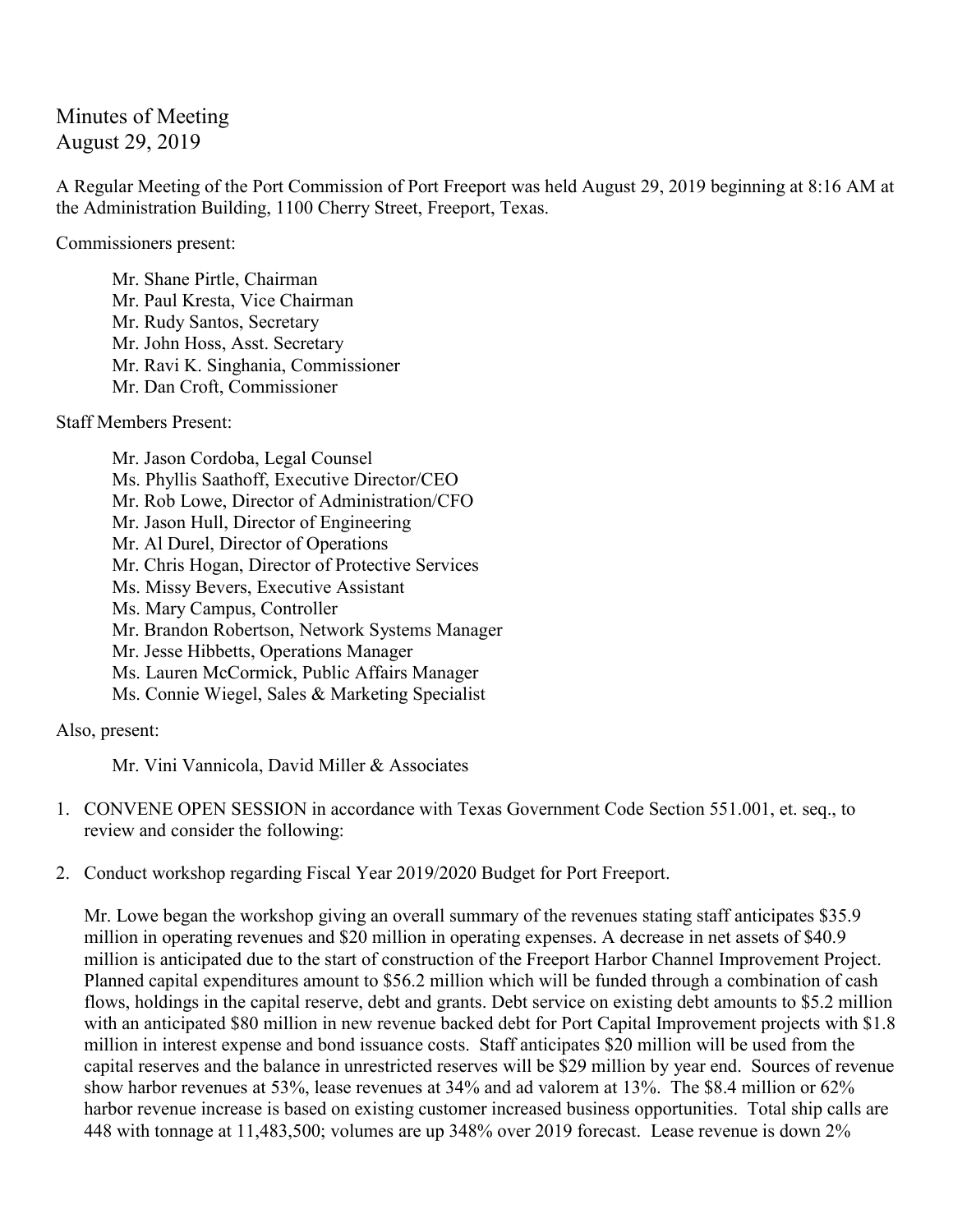based on two existing leases that will be expiring and have not been renewed at this time. The Port's ad valorem taxes are based on a taxable assessed value of \$14.1 billion. \$454 million in new market value added to the appraisal rolls will ultimately result in a tax levy of \$5,673,000, minus the collection rate and fees due to the appraisal district and tax office will result in a net budgeted item of \$5,540,000. Mr. Lowe also shared a graph showing the Port moving from its current 3-1 relationship of M&O to I&S, to a 1-3 relationship.

Ms. Campus began her presentation covering operating expenses stating depreciation is a major part of the Port's expense (40%) being a non-cash flow item. Other significant expenses include salaries, wages and benefits at 26% and professional services at 13%. Port salaries, wages and benefits increased from the forecasted 2019, \$566,000 or 11.9% or a total budget of \$5.3 million. This budget includes 3.65% increase in salary and wages, \$20,000 for market or merit adjustments. Business Development has requested a new sales position and the Public Affairs Assistant position is being transitioned to full-time. Staff has budgeted a 12% increase in group health, 10% increase in dental and vision premiums with the renewal taking place January 1. This puts the percent of group health to total wages and benefits at 17%. The budget assumes full employment with all vacancies filled, full participation in the retirement plan and the percent benefits to salaries and wages at 40%. Professional Services budget has increased over the 2019 forecast by \$703,000 or 36%. The budget includes security services fees which includes the addition of K-9 detection services, a freight mobility study/market analysis, surveying, environmental consulting, economic impact study, federal and state government liaisons, port planning services and grant application services. The Training, Travel and Promotional budget has increased \$127,000 over the forecasted for a total of \$707,000. This includes an increase in commercial events participation and advertising. Sales travel has increased. This includes a sales trip that was budgeted for FY 2019 that did not happen, therefore it is carried over to FY 2020. Government relations and travel has decreased since there will not be a state legislative session. Community Events has increased to include four CAP Meetings. Technical training has increased to include two AAPA sessions falling in the same fiscal year. Professional development, ZPMC training, certifications, emergency management and safety programs are also included. Supplies budget has an increase of \$24,000 which includes small equipment and safety purchases that are less than \$5,000. Utilities will see an increase of \$42,800. The City of Freeport has increased their water and sewer rates effective September 1. This is a 37% increase in the Port's water and sewer. There has also been an increase in electricity with the ZPMC cranes use. Staff anticipates an increase in business insurance for a total of \$1,153,200. The Port saw a 7% increase in property insurance March 1, 2019 and based on recent meetings with underwriters, staff anticipates a 10% increase at renewal. Other services and charges include dues, subscriptions, software services, contract labor, property lease expenses as well as the recently added pilot dispatch services, for a total of \$515,300, a 12% increase. Maintenance and repair will see a decrease of 27%. Other significant items include terminal operations equipment (mostly cranes), security equipment, cleaning/maintenance of office buildings, terminal facilities dust control, road repairs, mowing of all port property and pallet repairs. Depreciation expense has increased 17% due to the addition of Parcel 14 rail to the Port's assets. Regarding debt service and fees, staff has estimated an \$80 million revenue bond issuance. Staff continues to focus on the Port's strategic initiatives which include the Freeport Harbor Channel Improvement Project, buildout of Port container handling facilities, development of warehousing and OEM distribution facilities, support of the rail and highway transportation corridor and the port infrastructure support for a total budget of \$116,325,700. Ms. Campus shared a graph showing the Port's 2019 capital by funding source with 14% to the general obligation debt, 40% to revenue debt, 17% capital improvement reserve and 28% cash flow funded.

- 3. EXECUTIVE SESSION in accordance with Subchapter D of the Open Meetings Act, Texas Government Code Section 551.001, et. seq., to review and consider the following:
	- A. Under authority of Section 551.072 (Deliberation of Real Property Matters) for discussion regarding: